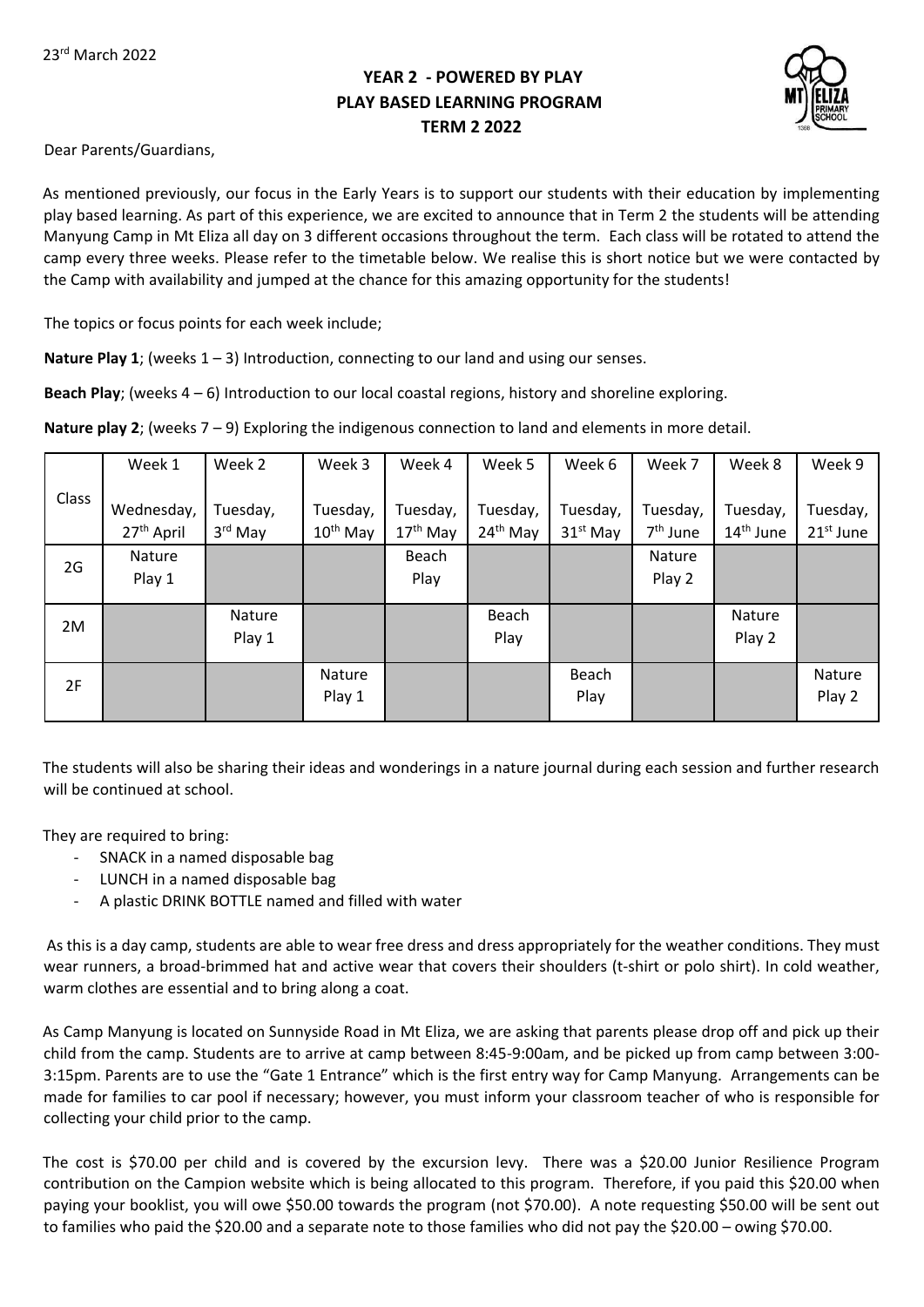Please return the permission form and money by **Tuesday, 5th April, 2022**

No money or forms can be accepted after this date. Apologies again for the short notice.

Thank you,

YEAR 2 TEACHERS

--------------------------------------------------------------------------------

### **DEPARTMENT OF EDUCATION GUIDELINES**

#### **Student Behaviour**

'I understand that in the event of my child's misbehaviour or behaviour that poses a danger to himself/herself or others during the excursion, he/she may be sent home. I further understand that in such circumstances I will be informed and that any costs associated with his/her return will be my responsibility.'

#### **Student Illness**

'I understand that in the event excursion staff determine it is necessary for my child to be sent home early due to illness, any costs associated with his/her return will be my responsibility.'

#### **Cancellations or alterations**

'I understand that the Principal may need to cancel or alter excursion arrangements at short notice, for safety reasons or due to circumstances beyond the control of the school, and while the Principal will try to minimise inconvenience or financial losses to parents, these may be unavoidable.'

#### **Student accident insurance and ambulance cover**

The Department of Education does not provide student accident insurance or ambulance cover. Parents may wish to obtain student accident insurance from a commercial insurer and/or ambulance cover, depending on their health insurance arrangements and any other personal considerations.

#### **Contract Tracing**

**Some excursion venues are required to collect contact details and are responsible for managing record keeping for contract-tracing in line with current public health directives.**

Most venues are required to use electronic record keeping that connects with an Application Programming Interface (API) linked provider or a digital system provided by Services Victoria.

The Department of Health has **strongly recommended** that a contact number for each individual student is provided. A school phone number alone is not considered sufficient. Providing contact details for individual students will expedite contact tracing so that individuals can be contacted by the Department of Health if required.

## **Parents/carers/guardians are advised that, when required, the school will be providing excursion venues with contact details for students. The phone number on school file for the student will be provided as the nominated contact number.**

Venues will be collecting student names and contact phone numbers for a legitimate purpose and are subject to Victorian privacy laws so will handle the information securely and only retain it for the required 28-day period.